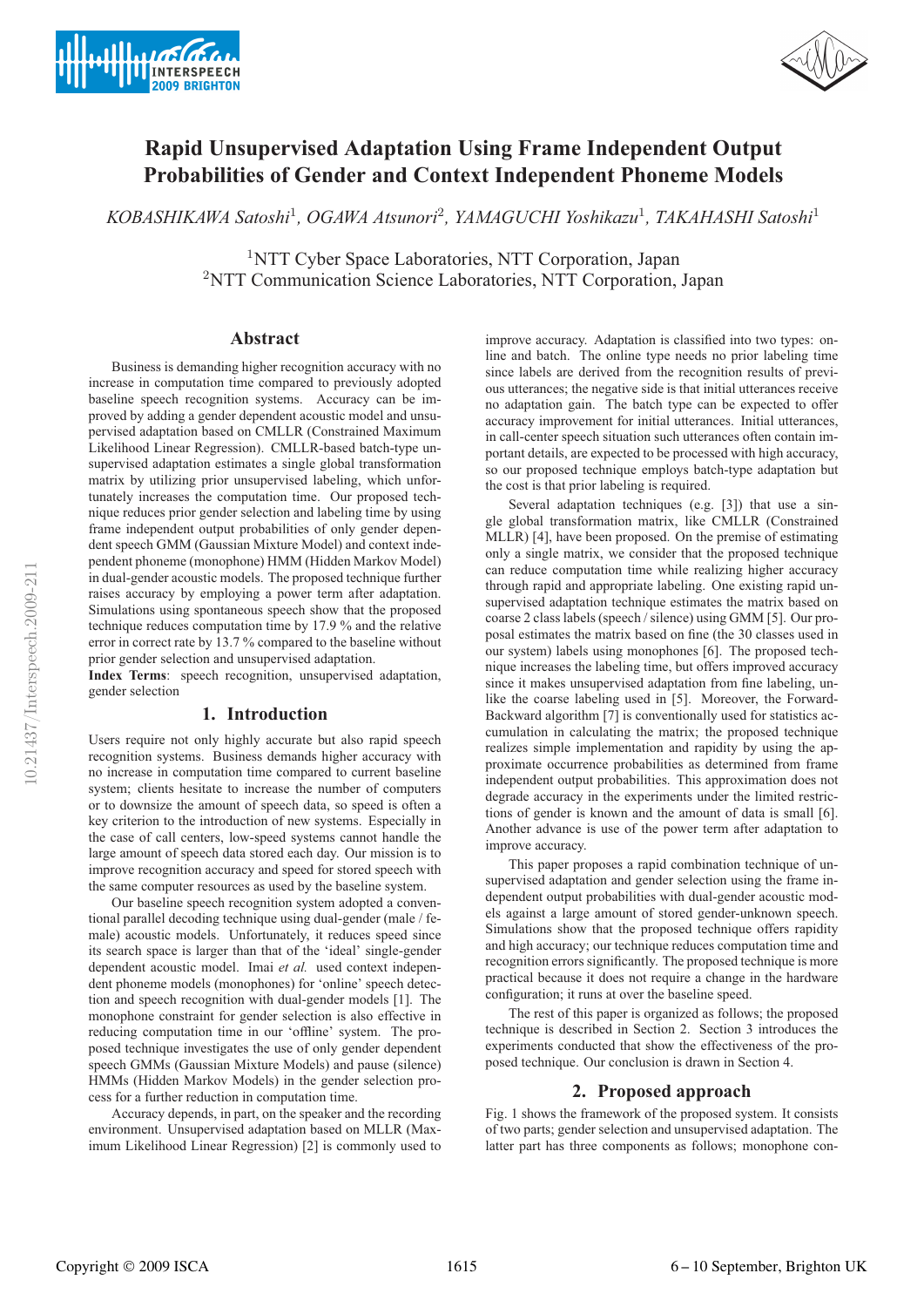

Figure 1: *Proposed system.*

straint, frame independent statistics accumulation, and power utilization. The proposed system performs gender selection utterance by utterance. It then applies fast frame independent statistics accumulation with monophone constraint against the utterances estimated to be from the same gender in adaptation process, and performs speech recognition with power utilization after adaptation.

#### **2.1. Gender selection with utterance segmentation**

# *2.1.1. Utterance segmentation*

Utterance segmentation uses (gender dependent) speech GMMs  $(G<sup>g</sup>)$  and pause HMMs  $(P_1<sup>g</sup>, P_2<sup>g</sup>, P_3<sup>g</sup>; 3$  states of the phoneme model used in our system) in dual gender ( $g \in \{m, f\}$ ; m: male and f: female) dependent acoustic models. Utterance start-point is detected by a basic energy-based method with hangover time. After start-point detection, output probabilities  $b_j(\mathbf{O}_t)$  of speech and pause models  $(j \in G^g, P_1^g, P_2^g, P_3^g)$  for feature vector  $\mathbf{O}_t$  at frame t are calculated. If speech models  $(b_{G^g}(\mathbf{O}_t))$  is the best state (• in Fig. 1-a), frame t is considered to be speech. If not, frame  $t$  is considered to be a pause. In the case that the pause frame is continued over  $\tau^{pau}$  (e.g. 0.8 sec), the utterance is segmented as the end-point. Excessive utterance segmentation loses consonant discrimination and degrades accuracy in posterior speech recognition. Therefore, as the interval time between utterances is under  $\tau^{intvl}$  (e.g. 1.0 sec), the utterances are concatenated. Whereas [1] uses monophones for segmentation, the proposed technique uses only the output probabilities of speech / pause model so it simplifies implementation and reduces the computation time.

### *2.1.2. Gender selection*

The proposed technique selects gender concurrently with utterance segmentation. It determines gender by a majority vote of best state, either male  $(b_{G^m}(\mathbf{O}_t))$  or female  $(b_{G^f}(\mathbf{O}_t))$  within each speech frame. The above utterance concatenation is performed only between utterances of same gender. This gender selection only counts the number of best frames against each gender model, and so runs in less computation time.

#### **2.2. Unsupervised adaptation**

#### *2.2.1. Monophone constraint*

Lee *et al.* achieves rapid speech recognition by using monophones [8]. The proposed technique also speeds up unsupervised labeling by using only monophones; the assumption is that a monophone is an approximate model of a triphone. Our target is to estimate a single global transformation matrix. The single matrix obviously has fewer elements than the multiclass matrix. We consider that the sophisticated labeling provided by triphones is not required to estimate the fewer elements. Thus, it is sufficient to use monophones in labeling even if this yields a few errors. Triphones have many more states than monophones, so our state oriented monophone constraint can reduce computation time significantly.

# *2.2.2. Frame independent statistics accumulation*

The transformation matrix is estimated using posterior probability  $\gamma_t(s, m)$  from the m-th mixture component distribution of state s at frame t;  $\gamma_t(s,m)$  is calculated from occurrence probability  $\gamma_t(s)$  of state s.  $\gamma_t(s)$  is usually estimated using the Forward-Backward algorithm [7], though occurrence probability  $\gamma_t(s)$  is approximately calculated only from frame independent output probability  $b_s(\mathbf{O}_t)$  of state s for feature vector  $O<sub>t</sub>$  as shown in Eq. (1) to simplify implementation and reduce computation time. The unsupervised labeling process calculates  $b_j(\mathbf{O}_t)$  of every state j in S states (• and  $\circ$  in Fig. 1-b) for  $\mathbf{O}_t$  at each frame t, and only has to acquire  $\sum_{j=1}^{S} b_j(\mathbf{O}_t)$  and  $b_s(\mathbf{O}_t)$ of best state  $s$  ( $\bullet$  in Fig. 1-b) within each frame t. S is the total number of states belonging to monophones as described in Section 2.2.1. Unlike the conventional prior labeling process, which needs to generate a number of recognition hypotheses to acquire the hypothesis with maximum likelihood using a large vocabulary word trigram, our frame independent statistics accumulation only has to calculate the output probabilities of the limited states, thus reducing the computation time. The wellknown Viterbi training algorithm [9] approximates  $\gamma_t(s)$  as be-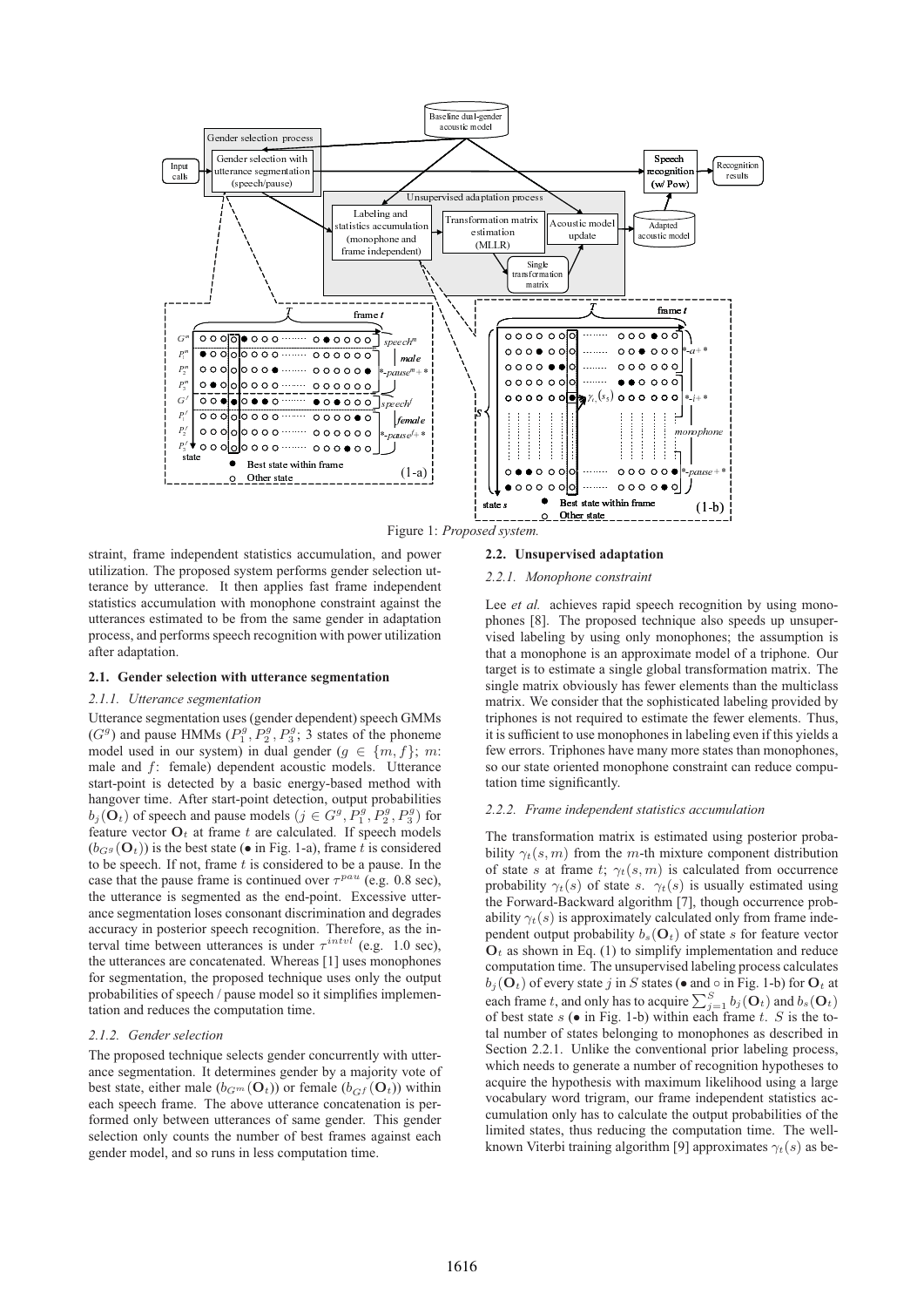ing equal to 1.0 on the Viterbi path with the constraint of neighboring frames. Instead of this frame oriented constraint, our proposed technique uses state oriented adjustment to approximate  $\gamma_t(s)$ . Even if the labeling is not accurate in a frame,  $\gamma_t(s)$ becomes smaller, so the influence of labeling error is reduced in our frame independent statistics accumulation.

$$
\gamma_t(s) \simeq \begin{cases}\n\frac{b_s(\mathbf{O}_t)}{S} & \text{if } s \text{ is best state at } t \\
\sum_{j=1}^S b_j(\mathbf{O}_t) & \text{otherwise.} \n\end{cases}
$$
\n(1)

Posterior probability  $\gamma_t(s, m)$  is calculated using the approximate occurrence probability  $\gamma_t(s)$  shown in Eq. (2). Here,  $M_s$  is the number of distributions belonging to state s,  $c_{s,m}$  is the m-th mixture weight and  $N_{s,m}(\cdot)$  is the m-th multidimensional Gaussian distribution function with mean vector  $\mu_{s,m}$ and covariance matrix  $\Sigma_{s,m}$  of state s.

$$
\gamma_t(s,m) \simeq \gamma_t(s) \cdot \frac{c_{s,m} N_{s,m}(\mathbf{O}_t | \mu_{s,m}, \Sigma_{s,m})}{\sum_{k=1}^{M_s} c_{s,k} N_{s,k}(\mathbf{O}_t | \mu_{s,k}, \Sigma_{s,k})}
$$
(2)

The statistics of mean parameter,  $\sum_{t=1}^{T} \gamma_t(s, m) \cdot \mathbf{O}_t$  and  $\sum_{t=1}^{T} \gamma_t(s,m)$ , are accumulated using posterior probability  $\overline{\gamma_t(s,m)}$  over the total number of frames, T. The single global transformation matrix is generated from these accumulated statistics using the model-space MLLR of [4]. The mean parameters of all distributions in the acoustic model (triphones as well as monophones) are transformed by this matrix.

## *2.2.3. Power utilization*

Speech power changes due to the speaker and microphone position. The power term must be utilized, by applying a power adapted model, if the speech recognition accuracy is to be raised significantly. The proposed technique uses the power term only after adaptation, not before; occurrence probability  $\gamma_t(s)$  is calculated using the likelihood without power while  $N_{s,m}(\cdot)$  is calculated with power in Eq. (2). Furthermore, speech power level is normalized utterance by utterance in acoustic model training.

## **3. Experiments**

### **3.1. Experimental conditions and task**

Table 1 shows the speech analysis conditions, Table 2 shows the acoustic model (HMM) parameters used in the experiments, and Table 3 shows the evaluation task.

Table 4 shows the techniques compared. The "1. baseline" is the technique using parallel decoding without prior gender selection and unsupervised adaptation.

At first, the influence of gender selection is investigated. The effect of gender selection, "GS", is confirmed by comparing gender-known, "gd", to -unknown "m/f"; "gd" uses the 'ideal' gender dependent acoustic model. The proposed gender selection with speech / pause models, "GS(s/p)", is compared to monophone-based technique, "GS(mono)", like that of [1]. Then, the proposed unsupervised adaptation technique, "pUA", using monophone constraint labeling and frame independent statistics accumulation, is then compared to the conventional unsupervised adaptation technique, "cUA", using the Forward-Backward statistics accumulation with 'ideal' gender dependent acoustic model and labeling by several language models; speech / pause loop "cUA(s/p)" like [5], monophone loop "cUA(mono)" and word trigram "cUA(tri)". Finally, the effect of power utilization (w/Pow: with power) is verified.

Table 1: *Speech analysis conditions.*

| Sampling rate      | $16$ [kHz]                                       |
|--------------------|--------------------------------------------------|
| Window type        | Hamming                                          |
| Frame width        | 20 [msec]                                        |
| Frame shift        | $10$ [msec]                                      |
| Feature parameters | MFCC 12, $\triangle$ MFCC 12, $\triangle$ power, |
|                    | or partial power after adaptation                |

Table 2: *Acoustic model. (male / female)*

| Conditions           |                                 |  |  |
|----------------------|---------------------------------|--|--|
| <b>HMM</b>           | Continuous mixture distribution |  |  |
| Gender               | Dual gender dependent           |  |  |
| Phoneme model        | Triphone and monophone          |  |  |
| $#$ of parameters    |                                 |  |  |
| States in monophones | 90                              |  |  |
| <b>States</b>        | 1,958                           |  |  |
| <b>Distributions</b> | 26,568 / 29,836                 |  |  |
| Phonemes             | 30                              |  |  |
| Training data        |                                 |  |  |
| Size                 | 122.71 / 113.23 [hour]          |  |  |
| # of utterances      | 109294 / 110792                 |  |  |

Table 3: *Evaluation task.*

| Utterance style            | Spontaneous dialog   |  |  |
|----------------------------|----------------------|--|--|
| <b>Size</b>                | 9.91 [hour]          |  |  |
| $#$ of calls               | 120                  |  |  |
| # of utterances            | 9,056                |  |  |
| Speakers                   | 7 males / 17 females |  |  |
| Language                   | Japanese             |  |  |
| Language model             | Word trigram         |  |  |
| Vocabulary size            | 59,676 words         |  |  |
| Speech recognition decoder | VoiceRex [10]        |  |  |
|                            |                      |  |  |

#### **3.2. Experimental results**

The evaluation results are shown in Table 5 and Table 6. We utilized a character-unit evaluation to eliminate the influence of word length; the abbreviations of "Cor." and "Acc." mean correct rate and accuracy, respectively. The computation time is normalized by the "1. baseline" recognition time; "Slct." is the gender selection time, "Adpt." is the adaptation time, and "Sum." is the total computation time.

The effect of gender selection is shown in Table 5. "1. baseline" degraded speed and accuracy compared to 'ideal' gender dependent technique, "2. gd", since it expanded the search space and generating gender selection error. The prior gender selection techniques (3 and 4) achieved equivalent accuracy to the ideal technique, "2. gd", and the proposed "4.  $m/f+GS(s/p)$ " is slightly faster than "3. m/f+GS(mono)" with equivalent accuracy.

The effect of unsupervised adaptation is shown in the upper part of Table 6 without power utilization. All unsupervised techniques (5-8) offered better accuracy compared to the no adaptation techniques (2 or 4). The conventional unsupervised adaptation technique using word trigram achieved the best accuracy but its computation time is twice of "1. baseline" and it also requires the 'ideal' gender dependent acoustic model. Simplifying the language model in labeling  $(5\rightarrow 7)$ , reduced not only computation time but also accuracy. The conventional speech / pause based technique, "7. gd+cUA(s/p)", similar to [5], is faster than "1. baseline", but it offers the